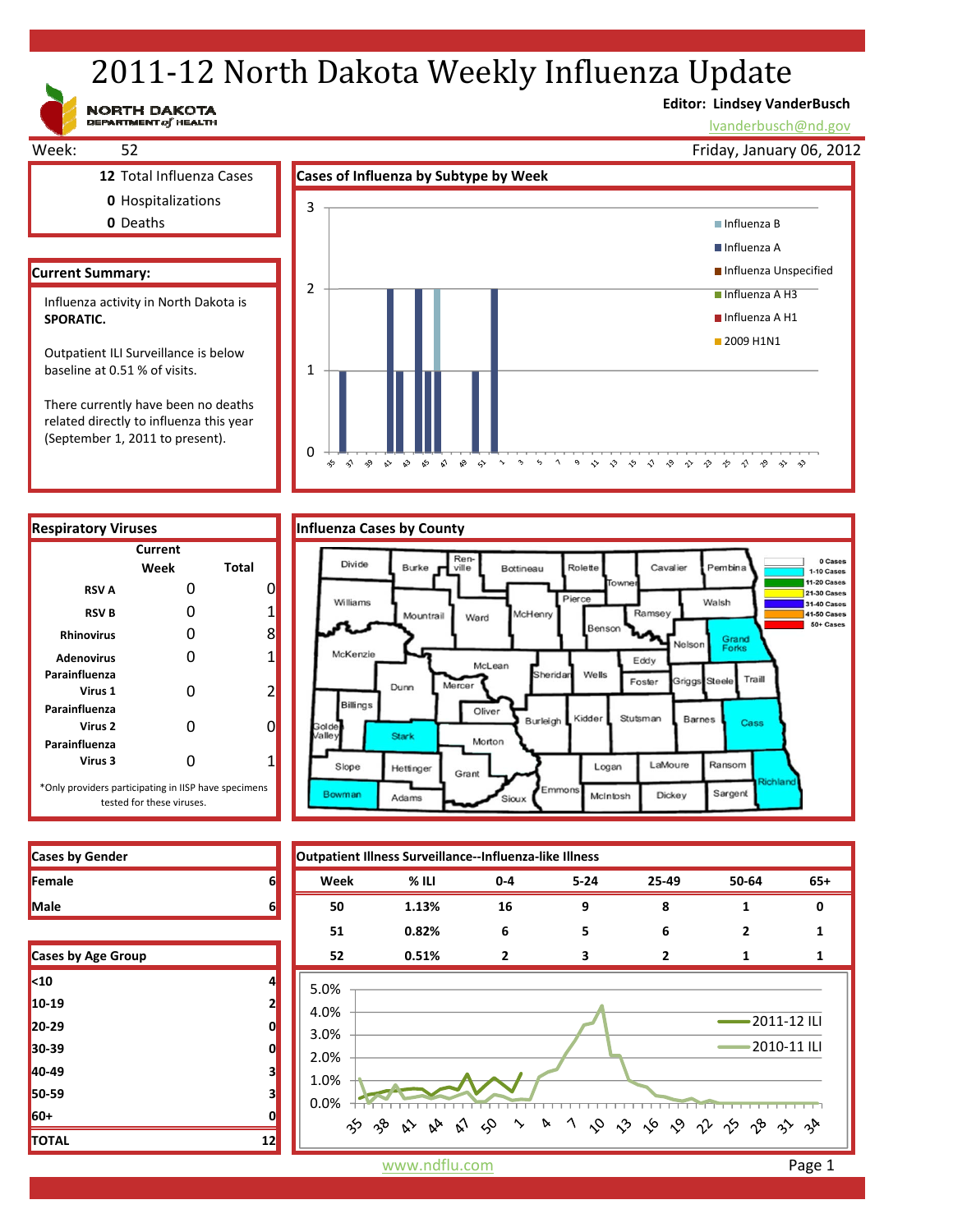# 2011-12 North Dakota Weekly Influenza Update

NORTH DAKOTA<br>DEPARTMENT of HEALTH





\*These data do not represent all laboratory results for influenza.



Friday, January 06, 2012

## **North Dakota School Surveillance:**

**‐‐ NO SCHOOL during Week 52**

**‐‐ Percent Absent due to illness for this week is well below what would be considered significant absenteeism.**

**‐‐ If your school would be willing to particiapte in our surveillance, please contact Lindsey VanderBusch, lvanderbusch@nd.gov.**

## **Sentinel Laboratory Surveillance**

**‐‐ 14 North Dakota Laboratories Reporting**

**‐‐ The number of percent positive on influenza tests remains low.**

**‐‐ Reminder, when influenza activity is low, the positive predictive value of the tests are low. This means that the possiblity of false positives are high.**